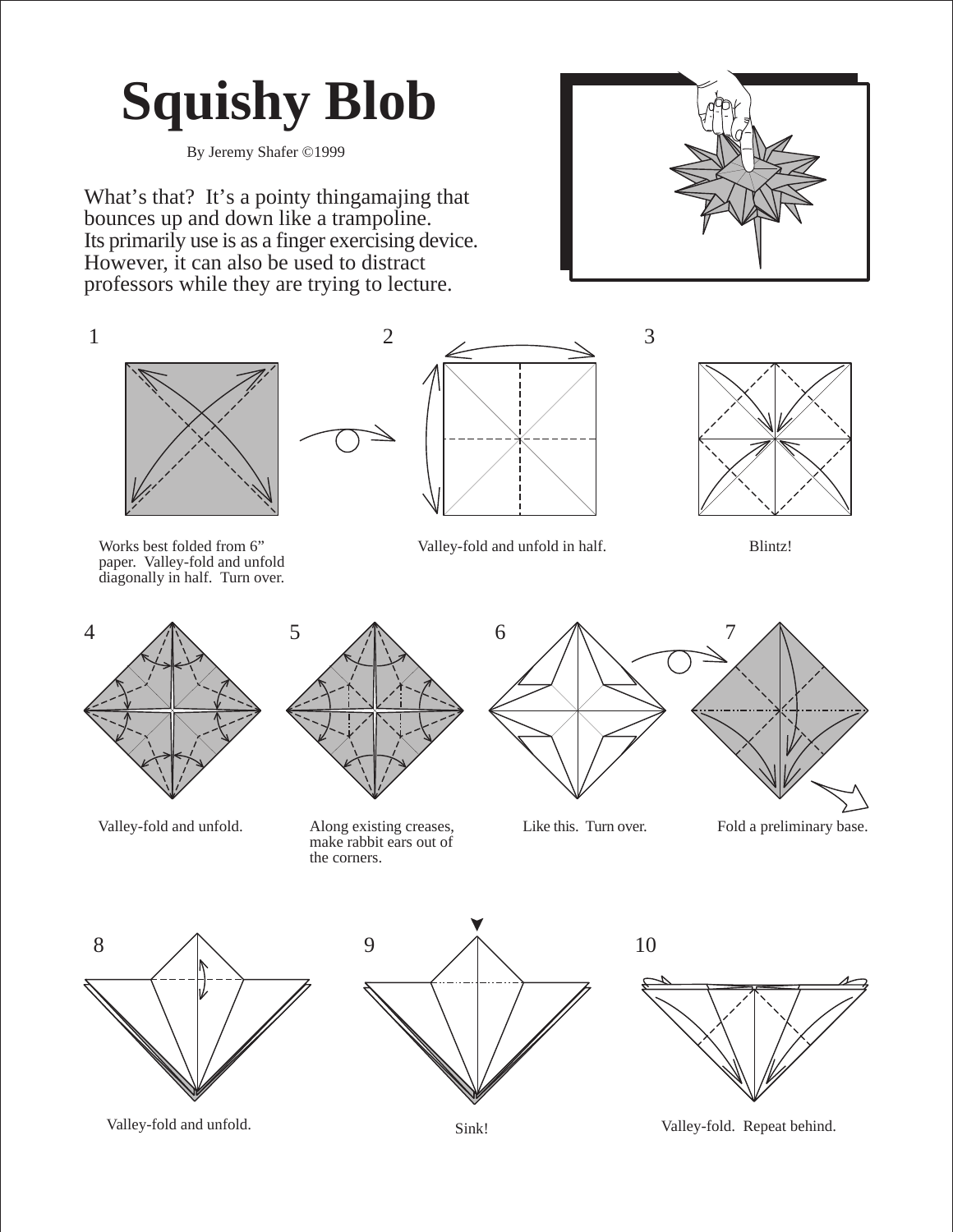





Erase all the white. Fold the flap back down. Repeat steps 16-18 on the other three such flaps.



Valley-fold the front flap. Repeat on the other three such flaps.